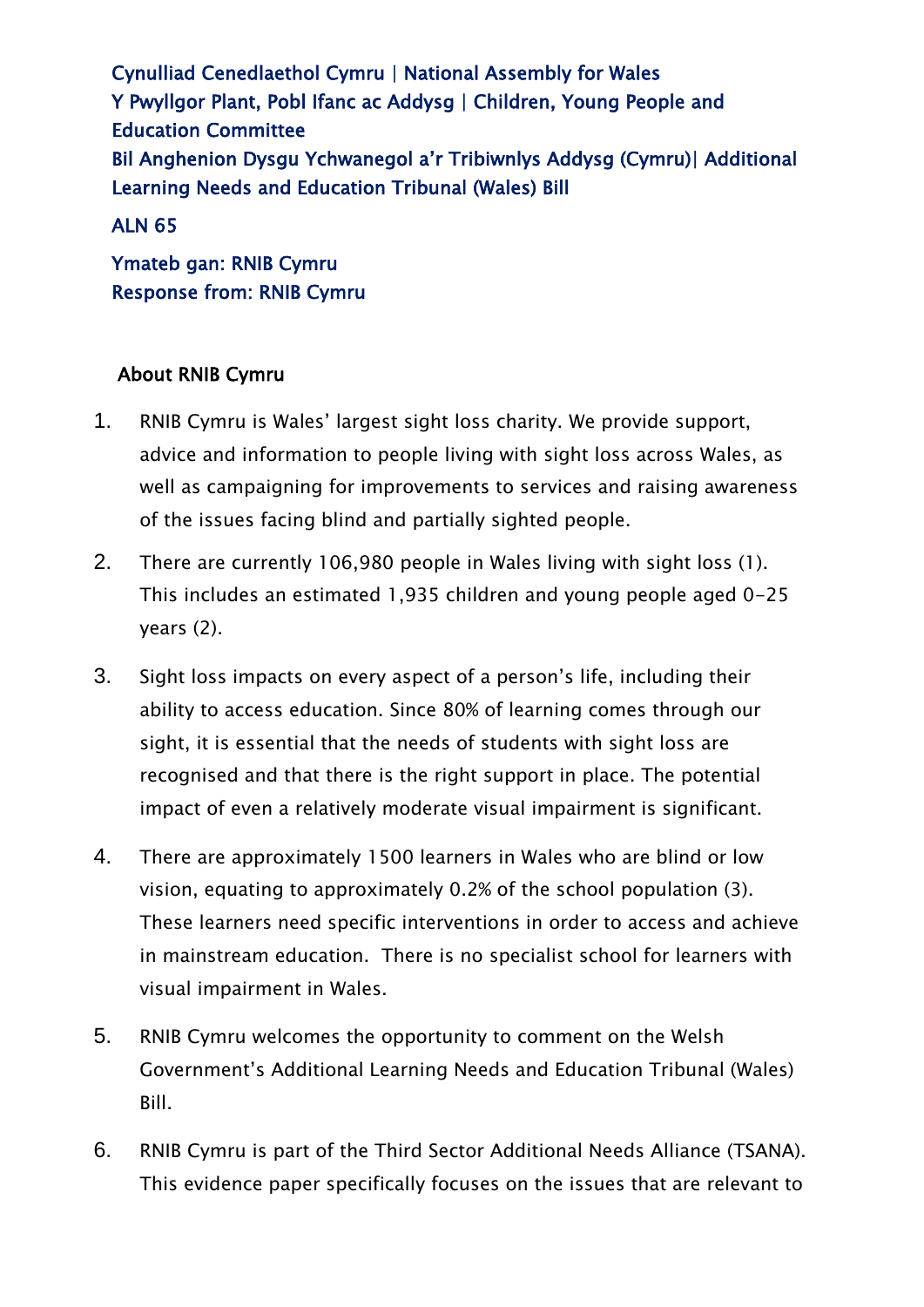children with vision impairments and should be read alongside TSANA's submission with regards broader issues affecting all children with ALN.

### Consider the general principles of the Additional Learning Needs and Education Tribunal (Wales) Bill and whether there is a need for legislation to deliver the Bill's stated policy objectives;

- 7. As outlined above, we fully support the need for reform and agree with the general principles of the Bill. We do have some concern as to whether the first overarching objective of the legislation will accommodate young people who choose to pursue learning outside of the school or college setting, such as through apprenticeships, work-based learning and volunteering opportunities that build life skills and employment prospects. We believe that all young people 16-25 should have access to the same support that they could expect in a school setting.
- 8. We fully support replacing the term SEN with ALN because the term 'learning' has the potential to acknowledge that children and young people learn beyond the boundaries of 'education' in its more formal and statutory sense.
- 9. Whilst this change to ALN is less stigmatising, it needs to be clearly defined with an entry threshold that is understood by all and which entitles children and young people to additional support.
- 10. Given the preponderance of cross border movements between England and Wales, we welcome the reference in the document to the English legislation as there is so much cross-over in the border regions of Wales.

## Consider any potential barriers to the implementation of the key provisions and whether the Bill takes account of them;

11. Children and young people with vision impairment (VI) who require support to access learning opportunities are likely also to require similar support to access social activities.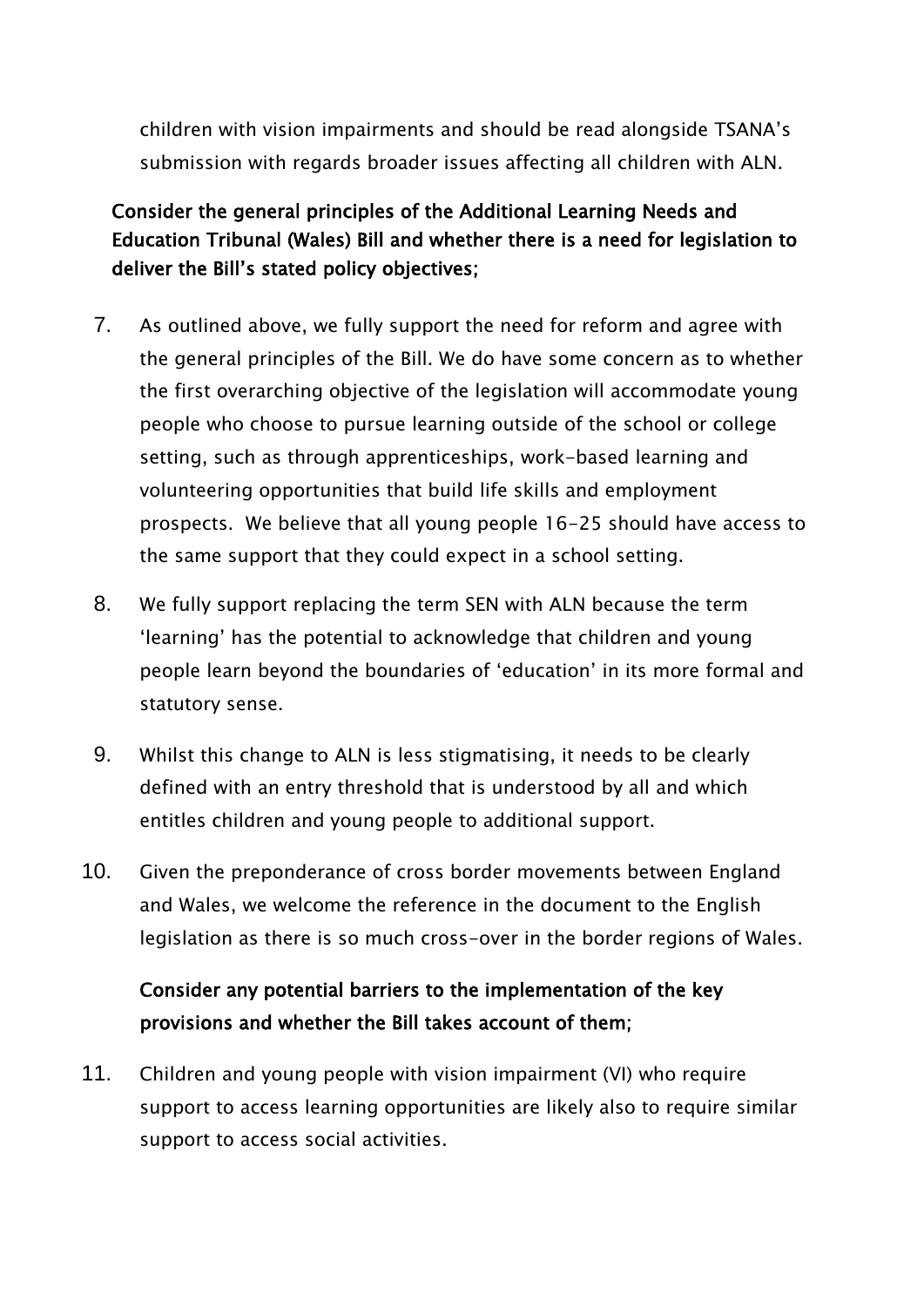- 12. For children and young people with VI this is through the provision of a Qualified Teacher in Vision Impairment, who is specially trained to enable children and young people to access and learn about the world around them and who have experience in supporting their holistic development.
- 13. Children and young people with VI may often have a range of disabilities and health needs, which require input from several specialist services across health, social care and education at any given time. This support must be carefully co-ordinated for maximum impact.
- 14. We believe that there needs to be closer working between health and social care to ensure that specific health developmental and learning needs are identified early and this requires willingness for Health and Social Care to be fully engaged.
- 15. Habilitation training teaches a child or young person with sight and/or hearing loss the crucial movement and living skills they need to achieve independence in their daily lives. As habilitation spans across a child or young person's learning, social and independence skills, it often does not fit clearly within any single agency's responsibilities.
- 16. Agencies will need to work together to ensure that a child or young person receives the appropriate habilitation training without delay; this will involve effective collaboration and clarity about what is being funded and by which agency.
- 17. We fully support the appointment of the Education Clinical Liaison Officer and the strong emphasis on increased collaboration.
- 18. We also fully support the duty on Health to consider whether there is a service / treatment likely to be of benefit to addressing the learners ALN and in securing that if required.
- 19. Anything that affects a child's ability to learn and develop should be addressed and so there is a strong argument that the Bill should include medical needs.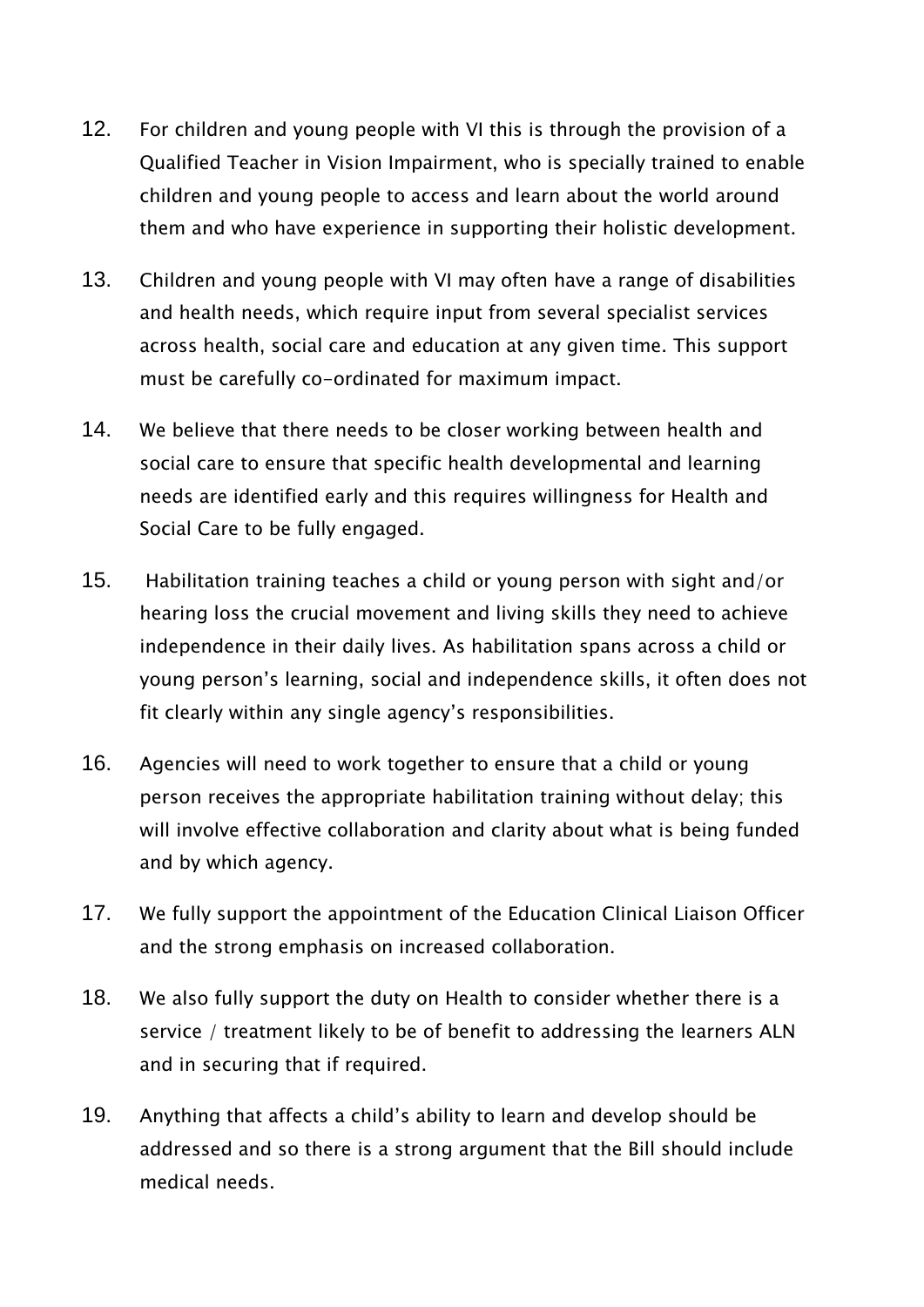- 20. The main challenge to achieving the aspirations of the Bill will be access to adequate funding and resources. We believe that there is a need to identify at the opportunities for shared budgets between education, health and social care where the identified level of individual need is complex.
- 21. Another barrier to implementation is the lack of parity between services currently available across Wales, for example there is unequal access to speech and language therapies and edpsychs and sensory impairment services are extremely stretched.
- 22. We believe that the availability of services will need to be addressed as IDPs will be portable across local authority boundaries without review, so there will be a need for a minimum number of specialist support staff within Local authority areas.

#### Are there are any unintended consequences arising from the Bill;

- 23. RNIB Cymru fully supports an inclusive education system, where this is appropriate to the individual needs of the learner. There will be many children and young people with VI who will benefit and thrive in mainstream settings and we are concerned that these children may lose out if schools use a precautionary approach due to perceived budgetary or resource implications.
- 24. We would also highlight the need to safeguard provision for low incidence / high need pupils. For example, totally blind pupils will always need a high level of support for some education subjects in terms of production of materials in alternative formats, time for independence and mobility skills. These all need to be factored into the IDP and appropriate finance made available.
- 25. The Welsh Governments move from 13,000 statements to 105,000 statutory plans is an ambitious one and there are risks that those with the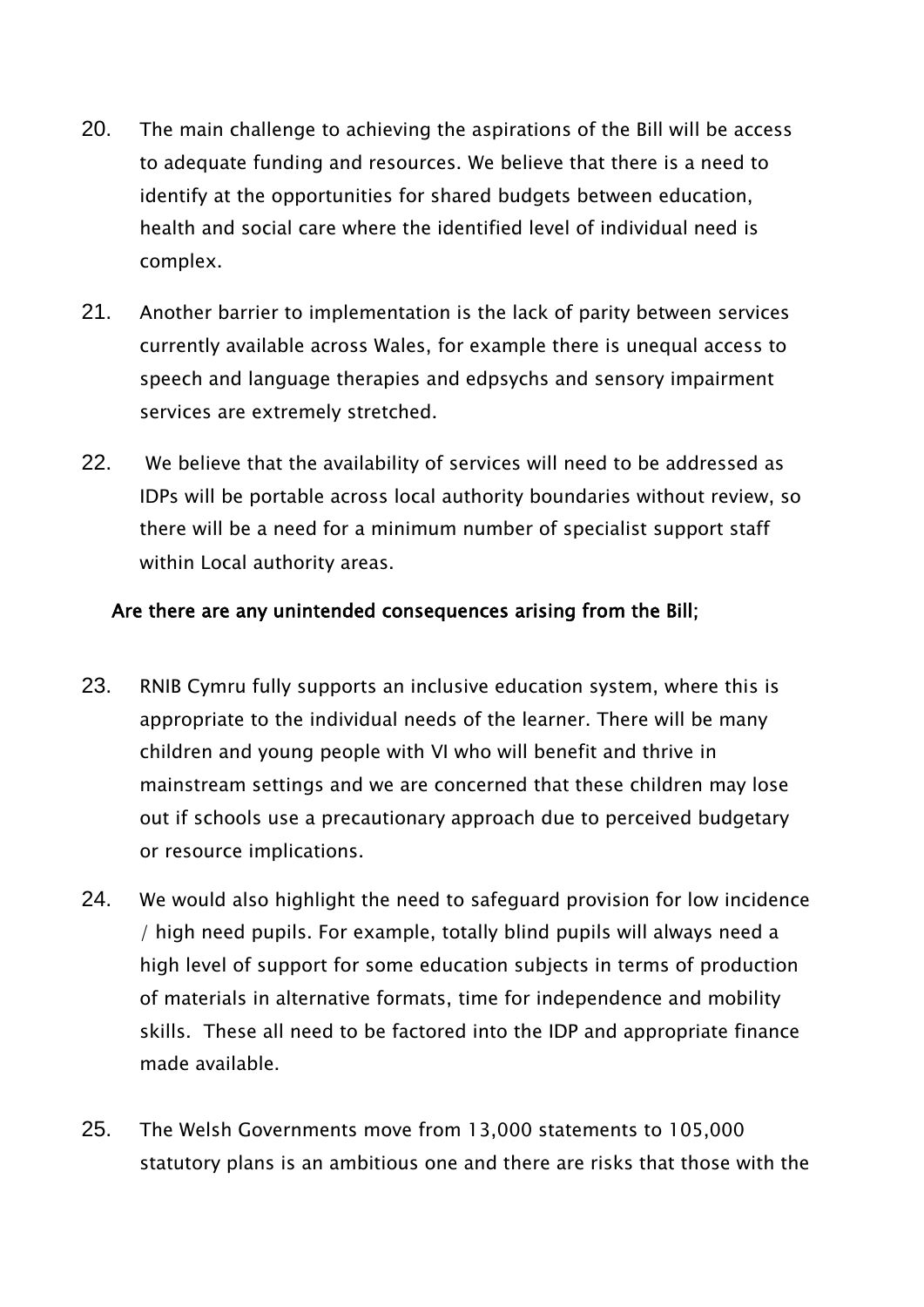greatest needs could miss out on the support they need, if resources are spread too thinly.

## The financial implications of the Bill (as set out in Part 2 of the Explanatory Memorandum

- 26. As outlined above, if this Bill is to achieve its aspirations, additional finance and resources will have to be made available. It is estimated that the number of IDPs will rise from 13,000 to 105,000 plans and this will have a significant impact on resources as increased identified needs will inevitably impact on the cost of providing appropriate support.
- 27. These additional demands will not be purely financial, but in hidden costs such as time needed by staff, ALNCo, Medical practitioners etc to write, agree and maintain the plans and it is important that resourcing is adequate.
- 28. We would also highlight the need to ensure that assessments and provision is made on the basis of what is needed by the child and not on what the local authority or provider is able to offer.

Consider the appropriateness of the powers in the Bill for Welsh Ministers to make subordinate legislation (as set out in Chapter 5 of Part 1 of the Explanatory Memorandum.

- 29. We believe that this legislation should have the flexibility to adapt and change to reflect changing requirements and so it is appropriate for Ministers to be able to make supplementary legislation to support the Bill if required and also to amend any aspect that fails to work.
- 30. The use of subordinate legislation is preferable to the complete shake up and revision of the entire system as is currently happening.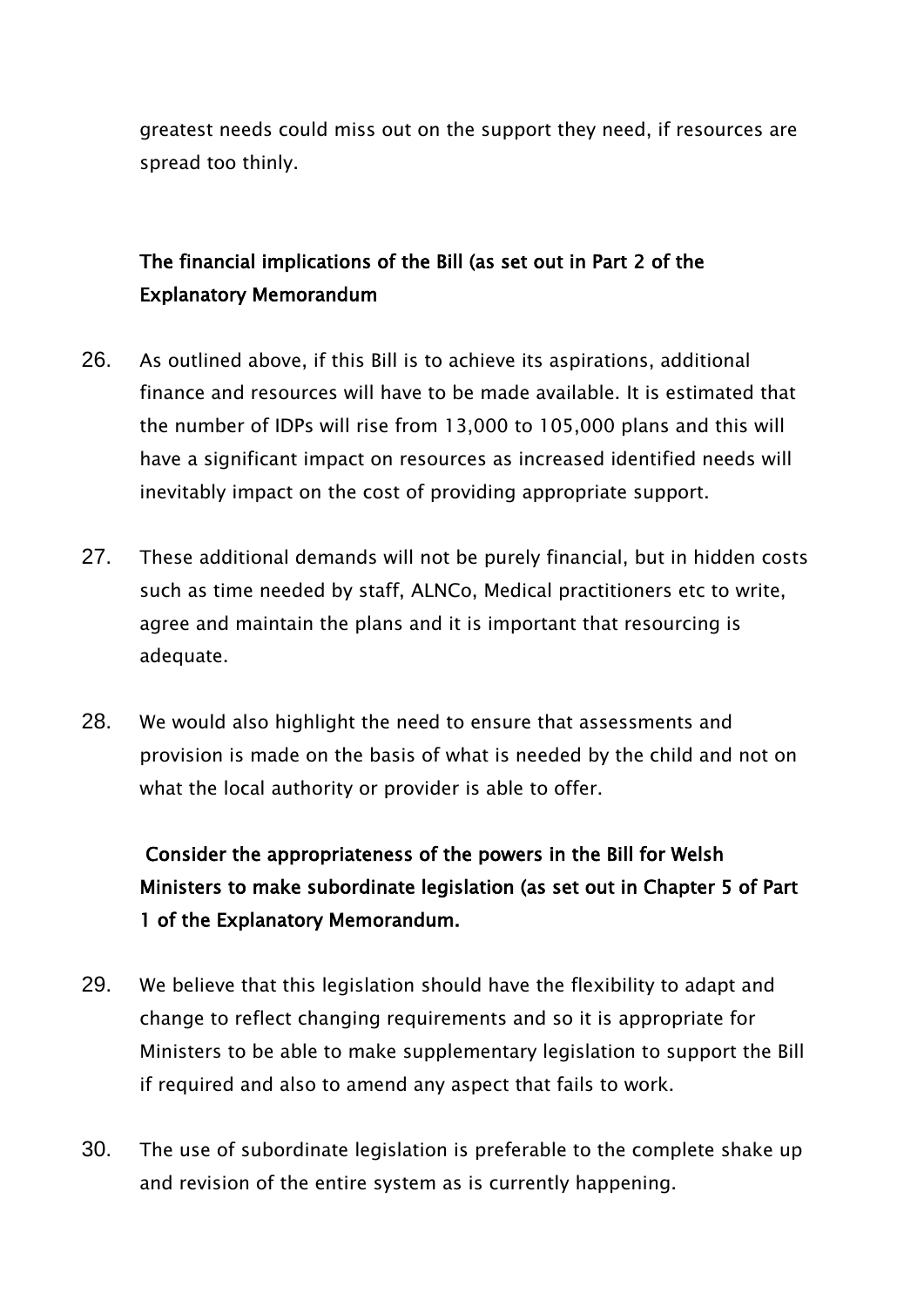### Specific Issues:

## Whether the WG's 3 overarching objectives (3.3) are the right objectives and if the Bill is sufficient to meet these

31. We fully support the overarching objectives, although it's recognised that the 'devil will be in the detail'. We will work closely with Welsh Government to ensure that the code of practise enables the Bill to meet its aspirations.

# Whether the WG's 10 core aims (3.5-3.16) are the right aims and if the Bill is sufficient to achieve these

- 32. As indicated above, delivery of the core aims will depend on the details within the code of practise and we welcome Welsh Governments willingness to work with us to develop the current draft.
- 33. We have some concerns that the Bill does not adequately represent the full 0-25 age range, in terms of Higher education, apprenticeships and work experience for example, but hope that there will be some positive moves to address this aspect of the Bill during the course of this inquiry.
- 34. We fully support the need for a template IDP to ensure consistency of delivery across learning establishments and local authorities and to facilitate the portability of the IDP across Local Authority boundaries.
- 35. We firmly believe that a template approach will have the added benefit of supporting children, young people and their families to be clearer about their rights and entitlement to support.
- 36. Several versions of the template could be produced to ensure that it is both age and ability appropriate for the child or young person in question, but the content/sections of the template should be standard.
- 37. We welcome the aim to increase collaboration and the creation of a Designated Educational Clinical Lead Officer (DECLO) for each health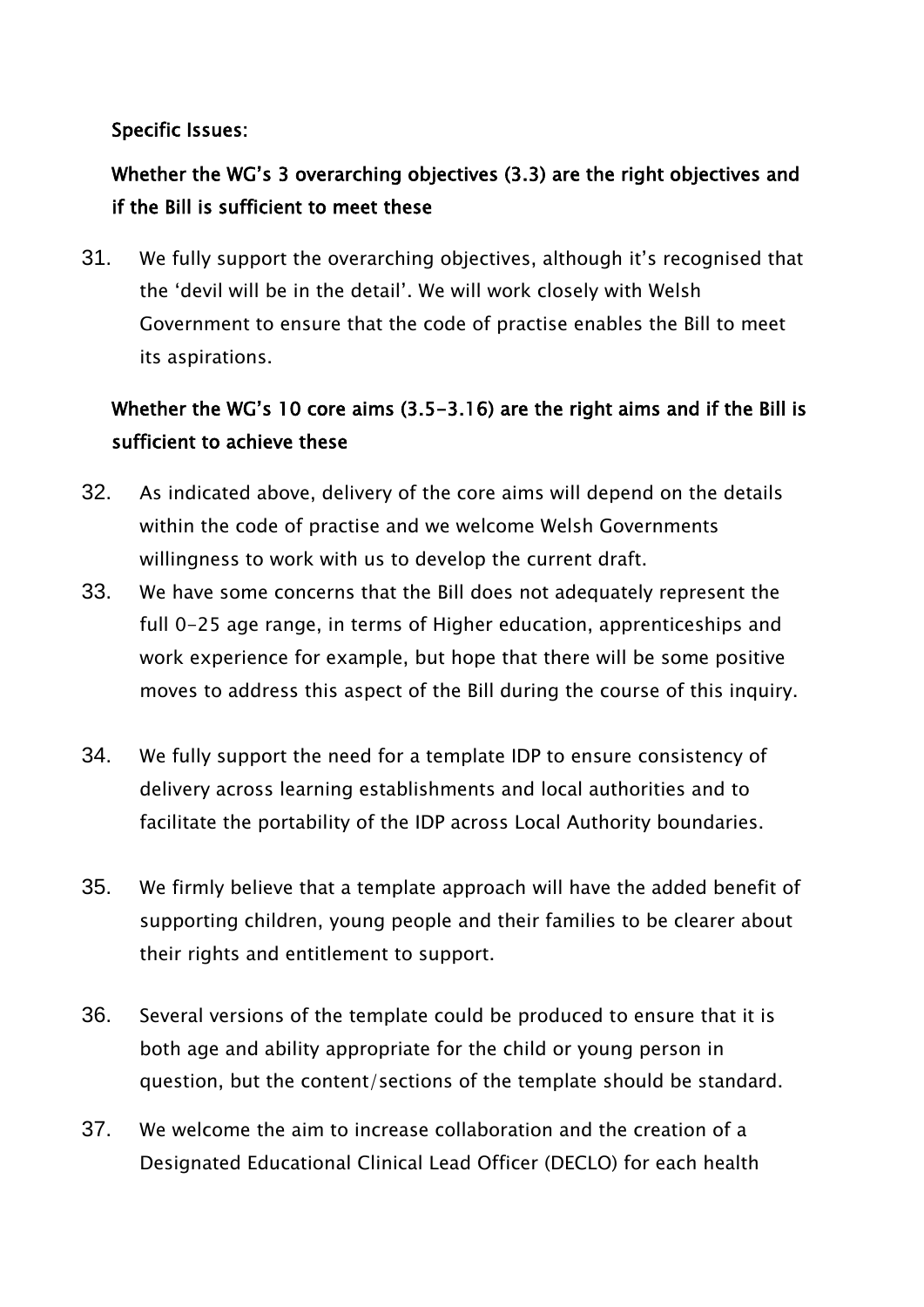board is to be welcomed. We also believe that this is an opportunity to encourage wider potential for collaboration in this area through designated social services leads to ensure continuity and to align objectives across all relevant services.

- 38. In terms of avoiding disagreements and disagreement resolution we fully support the framework in the Bill to address these issues, but believe that it is important to safeguard the relationship between the parent / carer and the school and for them to work together to avoid any need for disagreement in the first place.
- 39. We fully support the aim for a mandatory code of practise which has clear, legally enforceable parameters which are not open to interpretation. We look forward to working closely with Welsh Government and officials to ensure that the content meets the needs of all children and young people with additional learning needs.

### The provisions for collaboration and multi-agency working, and to what extent these are adequate

- 40. We believe that the role of specialist education professionals, in particular qualified and experienced teachers of visually impaired learners, is of particular importance to the success of the ALN legislation.
- 41. The Mandatory Qualification (MQ) for teaching children with sight loss has been made mandatory in England and we would wish the same for Wales. The only University which currently provides the MQ course in the UK is in England (Birmingham) and it is oversubscribed.
- 42. We believe that there should be mandatory Qualifications for Teachers of VI, (QTVI) and that there should be a module added to the course to reflect Welsh policy and curriculum demands.

## Whether there is enough clarity about the process for developing and maintaining IDPs and whose responsibility this will be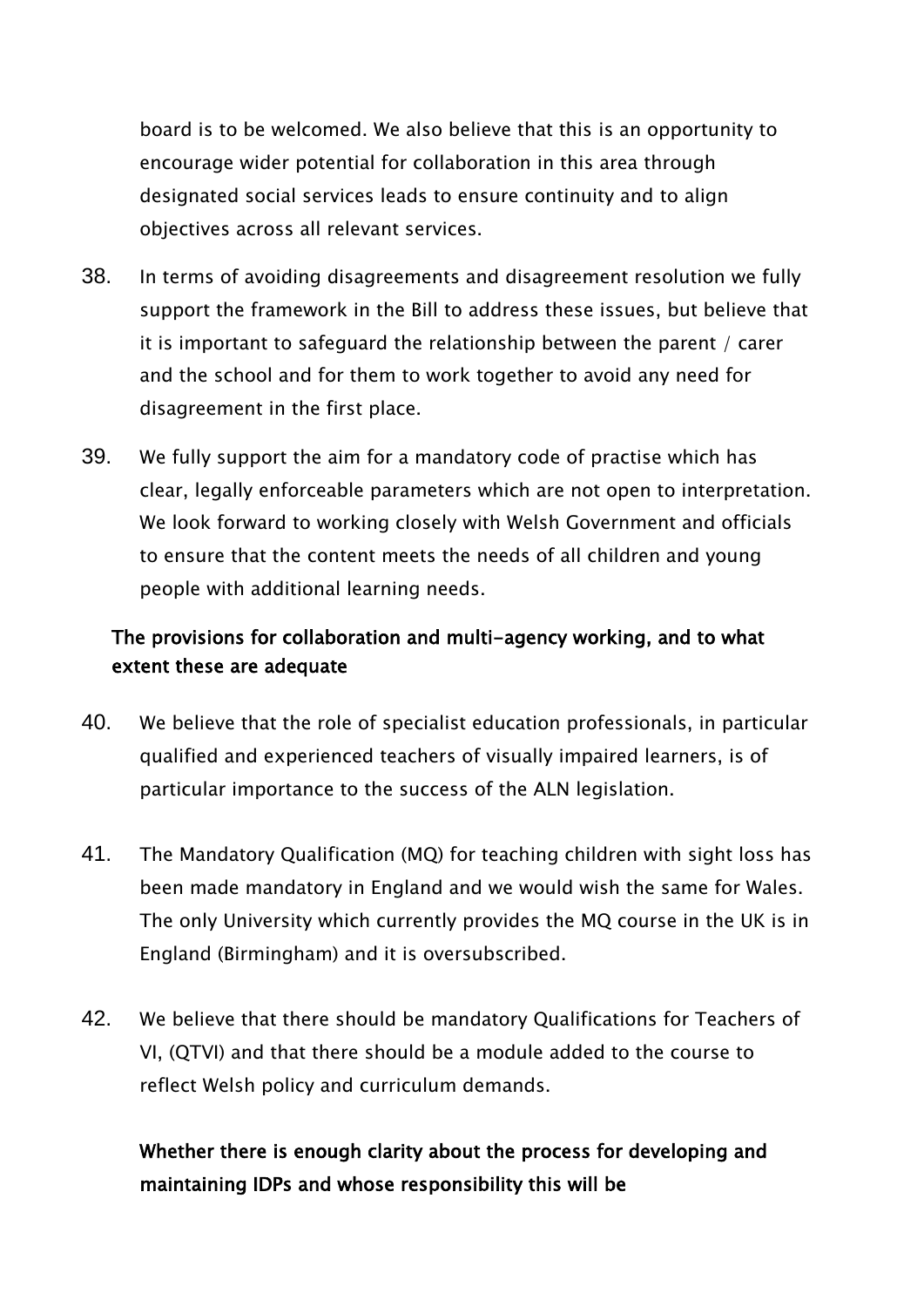- 43. The IDP should shift emphasis from diagnosis to need, which is a positive outcome i.e. not everyone with the same diagnosis or condition requires exactly the same response. Individual tailoring of the IDP and a genuine person centred approach to planning must be the priority.
- 44. Currently, the Bill is extremely ambiguous as to whether responsibility for the IDP lies with the local authority or Governors and we believe that there is a need for greater clarity on the responsibilities of respective roles.
- 45. We have concern over the skills and training required by Governing bodies should decisions on whether or not a child or young person has ALN be made by them and this should be clearly addressed in the code of practise.
- 46. We are aware of anecdotal evidence In England that some Academy schools are avoiding learners with ALN. As a consequence, parents with children or young people with Vision Impairments do not want Education Health and Care plans (IDP equivalents) as they are perceived to be an obstacle to accessing to the school of choice, which leaves the child/young person unsupported. We do not want this to happen in Wales.

#### Whether the Bill will establish a genuinely 0-25 system

- 47. We believe that the Bill has the potential to establish a genuine 0-25 system. Currently however, there is a lack of clarity on what happens in the early years. Intervention for children with VI has to start from birth to stimulate vision. It is not currently clear which professional lead will be responsible for co-ordinating an IDP for this age group until they are have reached a school setting.
- 48. There are substantial training requirements for mainstream staff, especially at pre-school and FE level. There is also a shortage of specialist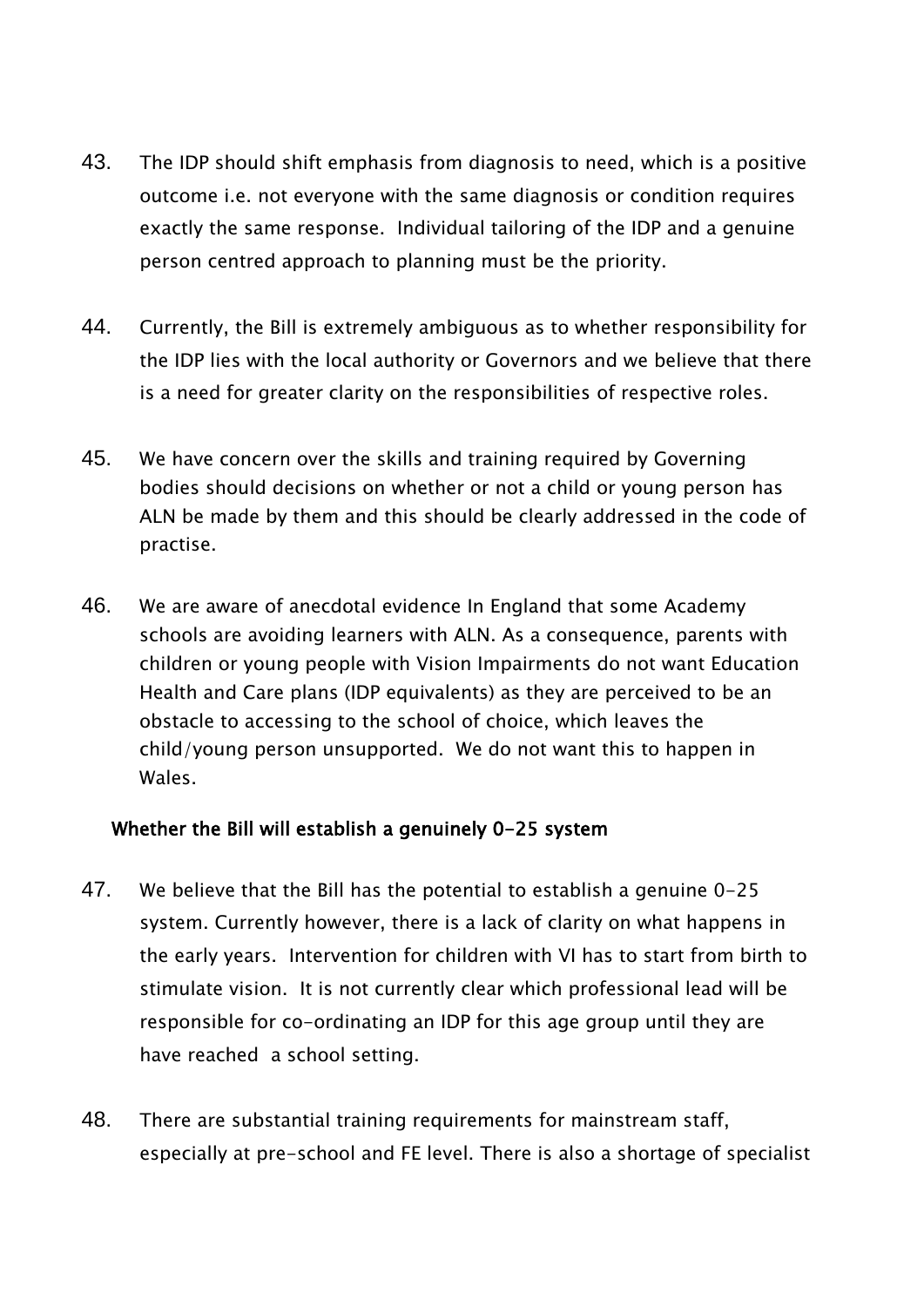staff (e.g. QTVIs / Teacher of deaf (TODs)) to support pupils in the school age range. We are concerned that expanding their involvement to preschool settings and FE will stretch an already tight resource.

- 49. The Bill currently doesn't take into account childcare providers / nonmaintained settings for pre-school children, although it will streamline the transition into FE (ability to transfer an IDP, equipment, support).
- 50. In order to make the Bill genuinely 0-25 it needs to include Higher Education, work based learning and apprenticeships.

### The capacity of the workforce to deliver the new arrangements

- 51. The roles and responsibilities of the ALNCo are vast and expansive. Whilst it is right and proper to be ambitious for the role and to set high expectations, we are concerned that the ALNCo role will be excessive and burdensome. The pressure of making the new ALN framework work should not be shouldered entirely by the ALNCo. We believe that the role should be clearly defined and carry higher status, including no teaching duties to free up their time,
- 52. Consideration also needs to be given to the fact that the specialist workforce (e.g. QTVIs, and TODs) is dwindling, resulting in possible restrictions on levels of support available. We believe that there is a real need for workforce planning, additional funding, training and ongoing support to be made available to accompany the implementation of the new system.

#### The proposed new arrangements for dispute resolution and avoidance

53. We welcome the right to appeal and believe that giving families and learners with all degrees of ALN the right of appeal to Tribunal should help to make local authorities more accountable from the beginning of the process